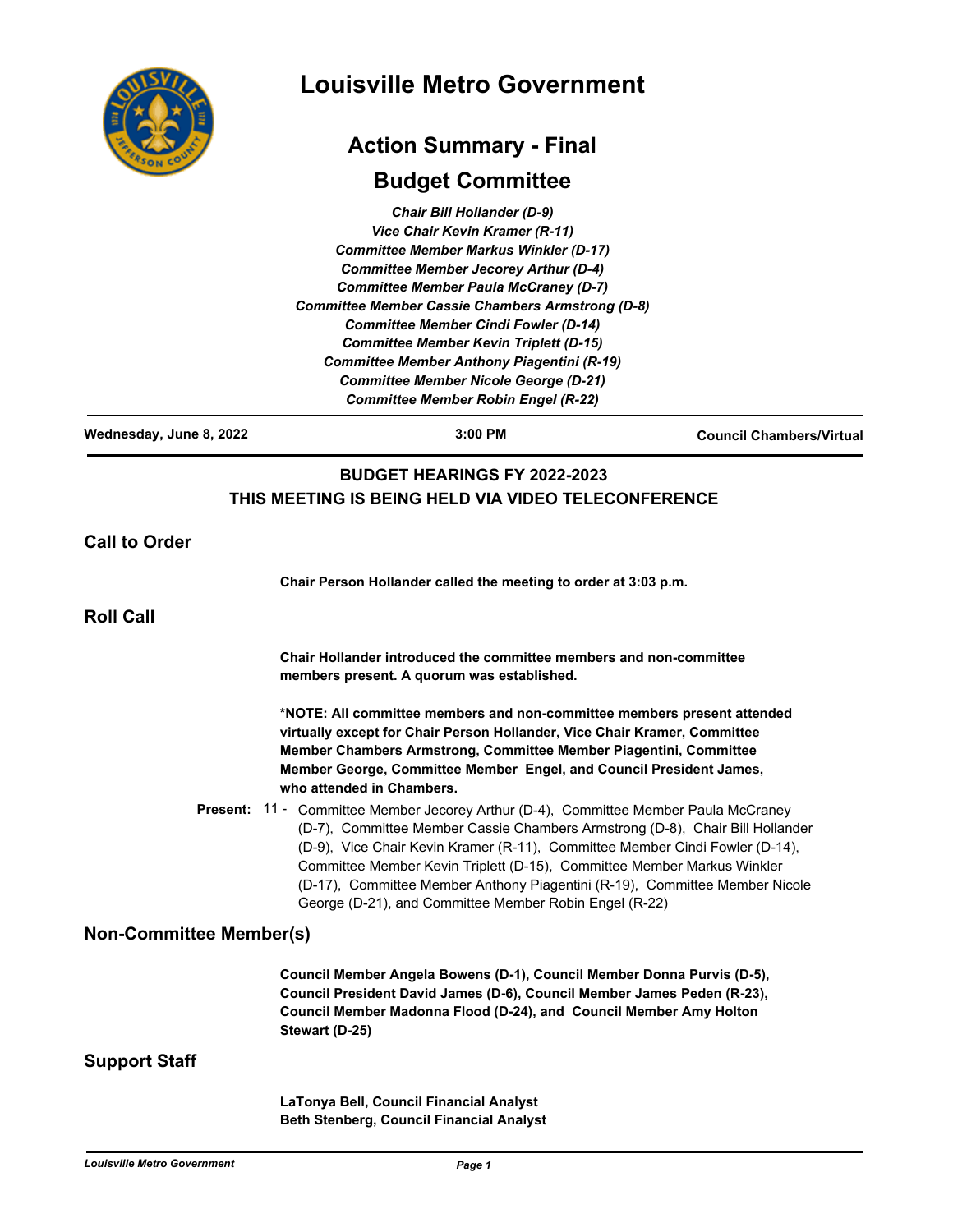### **Clerk(s)**

**Cheryl Woods, Assistant Clerk Lisa Franklin Gray, Assistant Clerk Sonya Harward, Clerk**

#### **Departments/Agencies**

#### [ID 22-0471](http://louisville.legistar.com/gateway.aspx?m=l&id=/matter.aspx?key=59979)

#### **Metro Animal Services**

*Attachments:* [Animal Services Budget Presentation FY23.pdf](http://louisville.legistar.com/gateway.aspx?M=F&ID=66593006-cf22-4019-84aa-a989feb11f48.pdf)

**Ashley Book, Louisville Metro Animal Services Monica Harmon, Office of Management and Budget Aaron Jackson, Office of Management and Budget**

#### [ID 22-0472](http://louisville.legistar.com/gateway.aspx?m=l&id=/matter.aspx?key=59980)

#### **Louisville Zoo**

*Attachments:* [Zoo Budget Presentation.pdf](http://louisville.legistar.com/gateway.aspx?M=F&ID=2315a4c3-24b6-4ec7-9408-fbf333689235.pdf)

**Dan Maloney, Louisville Zoo Stephanie Moore, Louisville Zoo Monica Harmon, Office of Management and Budget Steve Taylor, Louisville Zoo**

### [ID 22-0473](http://louisville.legistar.com/gateway.aspx?m=l&id=/matter.aspx?key=59981)

#### **Metro Parks and Recreation**

*Attachments:* [FY23 Metro Parks Budget Hearing Presentation.pdf](http://louisville.legistar.com/gateway.aspx?M=F&ID=c1c8e23f-17d3-44ab-bea4-8648937434ad.pdf)

**Margaret Brosko, Metro Parks Jason Canuel, Metro Parks Monica Harmon, Office of Management and Budget Mesude Duyar, Metro Parks Aaron Jackson, Office of Management and Budget Keith Talley, Chief of Community Building**

### **Budget FY 2022-2023 Supporting Documentation**

#### [ID 22-0409](http://louisville.legistar.com/gateway.aspx?m=l&id=/matter.aspx?key=59881)

#### **Mayor's Recommended Budget**

[2022-2023 Mayor's Recommended Executive Budget.pdf](http://louisville.legistar.com/gateway.aspx?M=F&ID=a7d55fe2-91bf-4cc4-9d95-ccc4859e9cec.pdf) *Attachments:* [2022-2023 Mayor's Recommended Detail Budget.pdf](http://louisville.legistar.com/gateway.aspx?M=F&ID=6d6cd3c4-71c5-48c5-ac97-6b42e82b2cdc.pdf)

#### [ID 22-0410](http://louisville.legistar.com/gateway.aspx?m=l&id=/matter.aspx?key=59882)

#### **Budget Hearing Schedule**

Attachments: FY 2023 Budget Hearing Schedule (May-June 2022) (updated 3-24-22).pdf